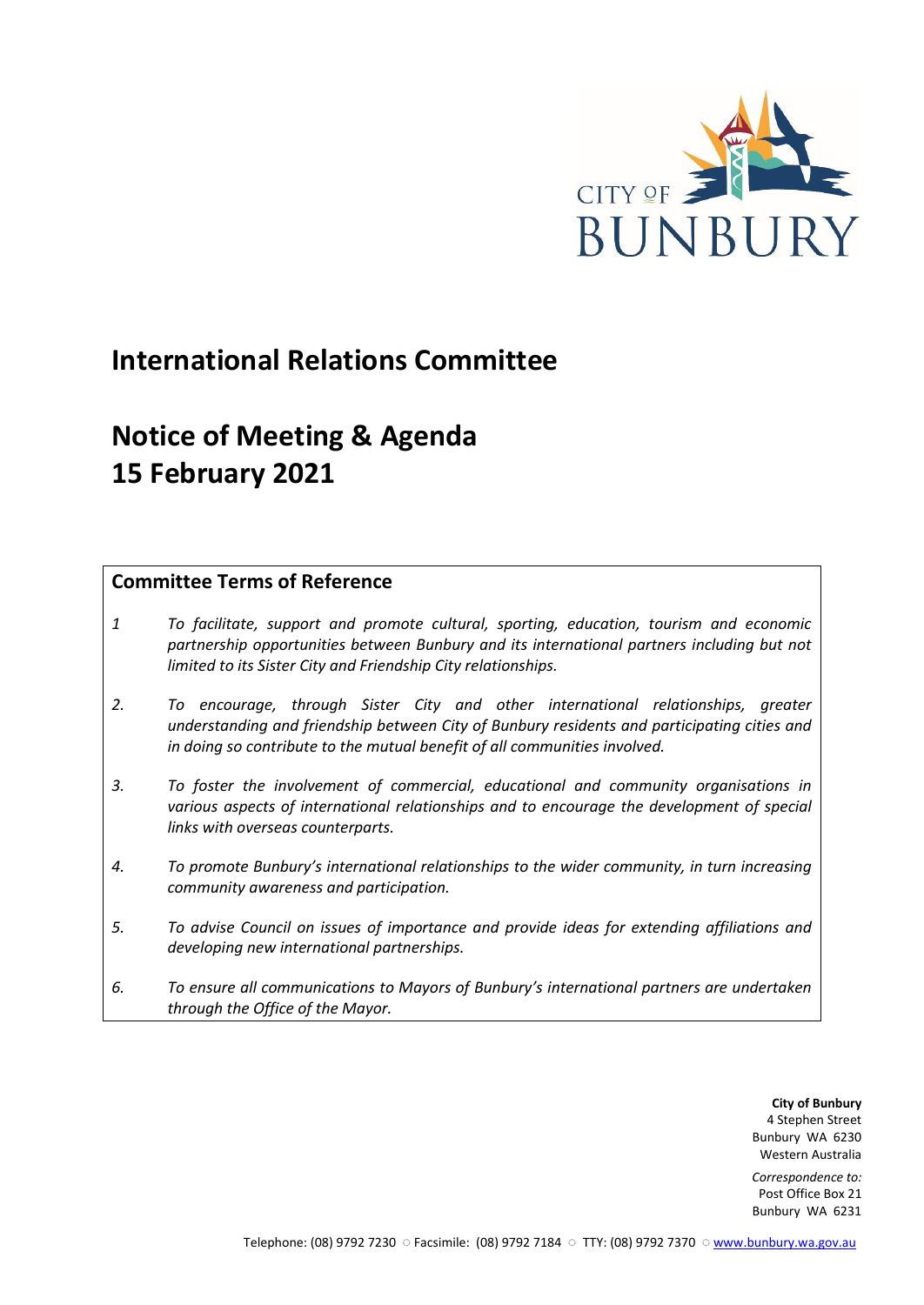## **Table of Contents**

| Item No |      | Subject<br>Page No |  |  |
|---------|------|--------------------|--|--|
| 1.      |      |                    |  |  |
| 2.      |      |                    |  |  |
| 3.      |      |                    |  |  |
| 4.      |      |                    |  |  |
|         | 4.1  |                    |  |  |
|         | 4.2  |                    |  |  |
| 5.      |      |                    |  |  |
| 6.      |      |                    |  |  |
| 7.      |      |                    |  |  |
| 8.      |      |                    |  |  |
|         | 8.1  |                    |  |  |
|         | 8.2  |                    |  |  |
|         | 8.3  |                    |  |  |
| 9.      |      |                    |  |  |
| 10.     |      |                    |  |  |
|         | 10.1 |                    |  |  |
|         |      |                    |  |  |
|         |      |                    |  |  |
|         | 12.1 |                    |  |  |
|         | 12.2 |                    |  |  |
|         |      |                    |  |  |
| 14.     |      |                    |  |  |
|         |      |                    |  |  |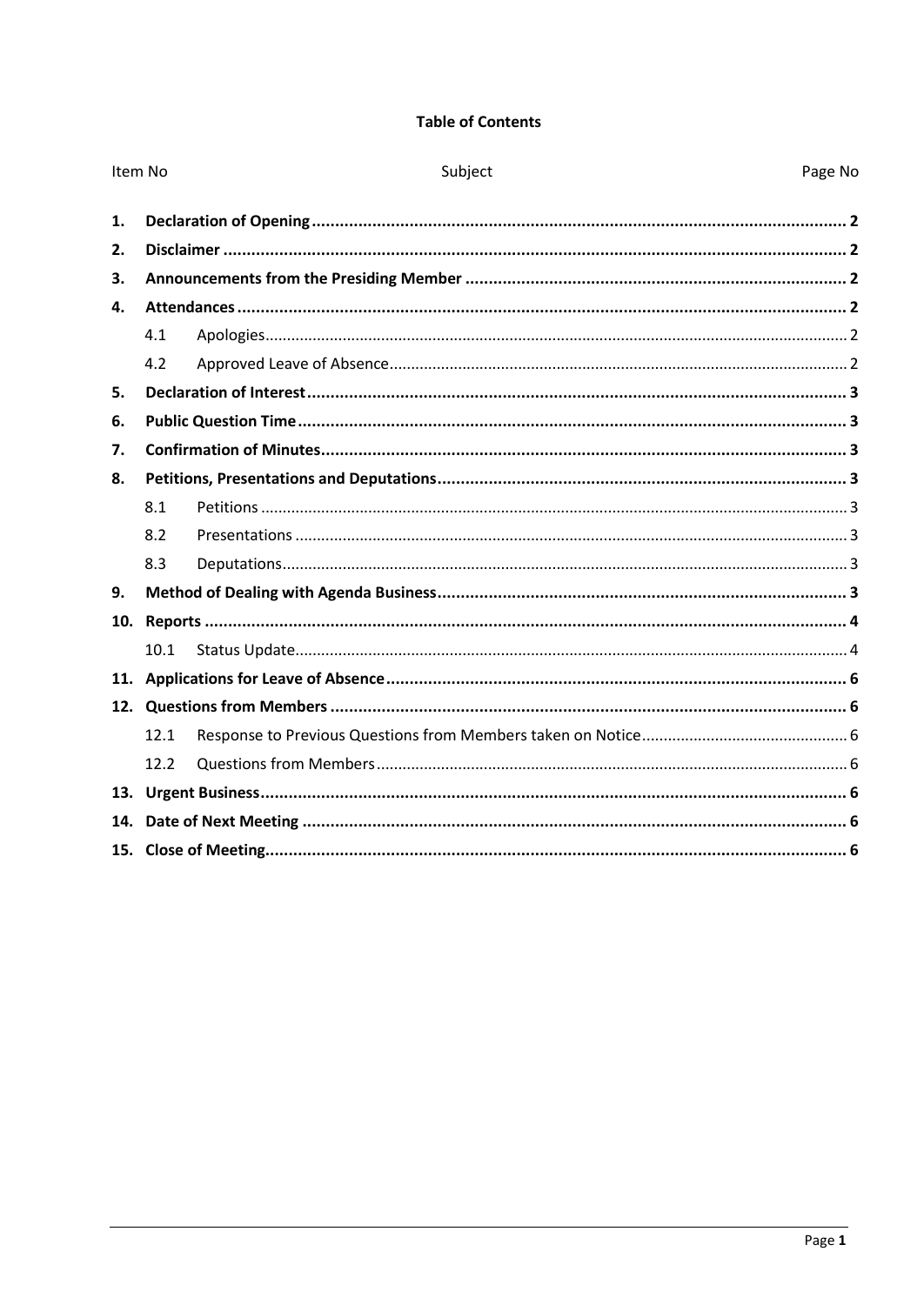# **Acknowledgement of Country**

\_\_\_\_\_\_\_\_\_\_\_\_\_\_\_\_\_\_\_\_\_\_\_\_\_\_\_\_\_\_\_\_\_\_\_\_\_\_\_\_\_\_\_\_\_\_\_\_\_\_\_\_\_\_\_\_\_\_\_\_\_\_\_\_\_\_\_\_\_\_\_\_\_\_\_\_\_\_\_\_\_\_\_\_\_\_\_\_\_\_\_\_\_\_\_

We acknowledge the Traditional Custodians of this land, the Wardandi Noongar people, and pay our respects to Elders past, present and future.

# **Vision**

Bunbury: welcoming and full of opportunities.

# **Organisational Values**

# #WEARECOB

|                     | We are one team                                    |
|---------------------|----------------------------------------------------|
|                     | We keep each other safe                            |
| WE ARE COMMUNITY    | We display empathy and respect                     |
|                     | We have fun and celebrate our successes            |
|                     | We work together to achieve great outcomes         |
|                     | We are open to opportunities                       |
|                     | We actively listen and think things through        |
| <b>WE ARE OPEN</b>  | We are inclusive and treat everyone equally        |
|                     | We are honest and open in our communications       |
|                     | We are open to feedback to improve our performance |
|                     | We lead the change, we own it                      |
|                     | We trust and empower each other                    |
| <b>WE ARE BRAVE</b> | We have the difficult conversations early          |
|                     | We hold ourselves to the highest standard          |
|                     | We have the courage to improve and simplify        |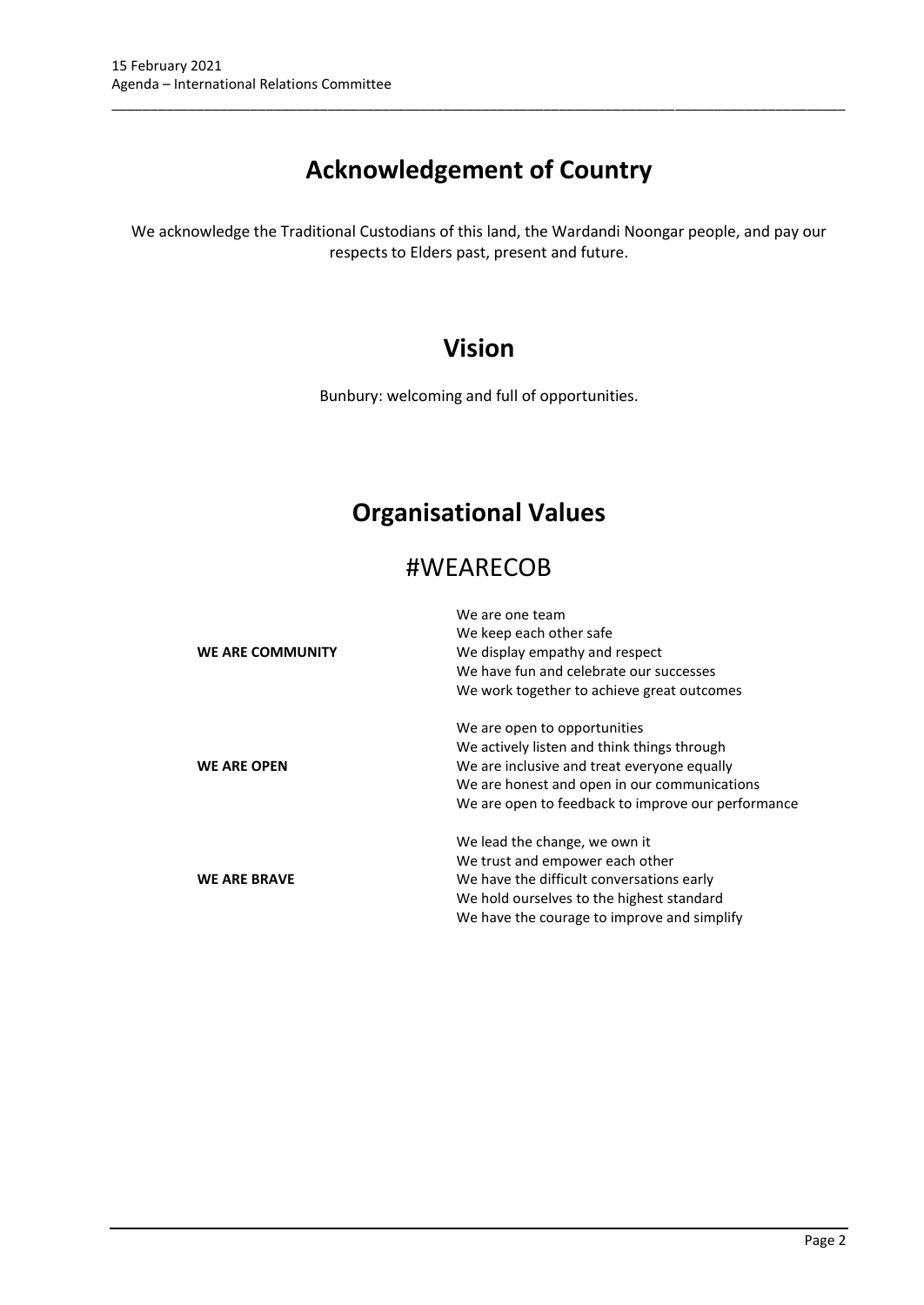

# **International Relations Committee Meeting Notice of Meeting**

Dear Committee Members

The next Ordinary Meeting of the International Relations Committee will be held in the Ocean Room, 4 Stephen Street, Bunbury on 15 February 2021 at 4:00PM.

Signed: **Gary Barbour Director Sustainable Communities**

# **Agenda 15 February 2021**

Members of the public to note that recommendations made by this committee are not final and will be subject to adoption (or otherwise) at a future meeting of the Bunbury City Council.

| Committee Members:      |                                 |  |
|-------------------------|---------------------------------|--|
| <b>Member Name</b>      | <b>Representing</b>             |  |
| Cr Todd Brown           | <b>Council Representative</b>   |  |
| Cr Tresslyn Smith       | <b>Council Representative</b>   |  |
| <b>Felicity Farnell</b> | <b>Community Representative</b> |  |
| Valda Smith             | <b>Community Representative</b> |  |
| Paul Springate          | <b>Community Representative</b> |  |
| Pauline Vukelic         | <b>Community Representative</b> |  |
| Janice Platt            | <b>Community Representative</b> |  |
| Shamara Williams        | <b>Community Representative</b> |  |
| Helena Sahm             | <b>Community Representative</b> |  |
| <b>Brooke Gray</b>      | <b>Community Representative</b> |  |
| John Taylor             | <b>Community Representative</b> |  |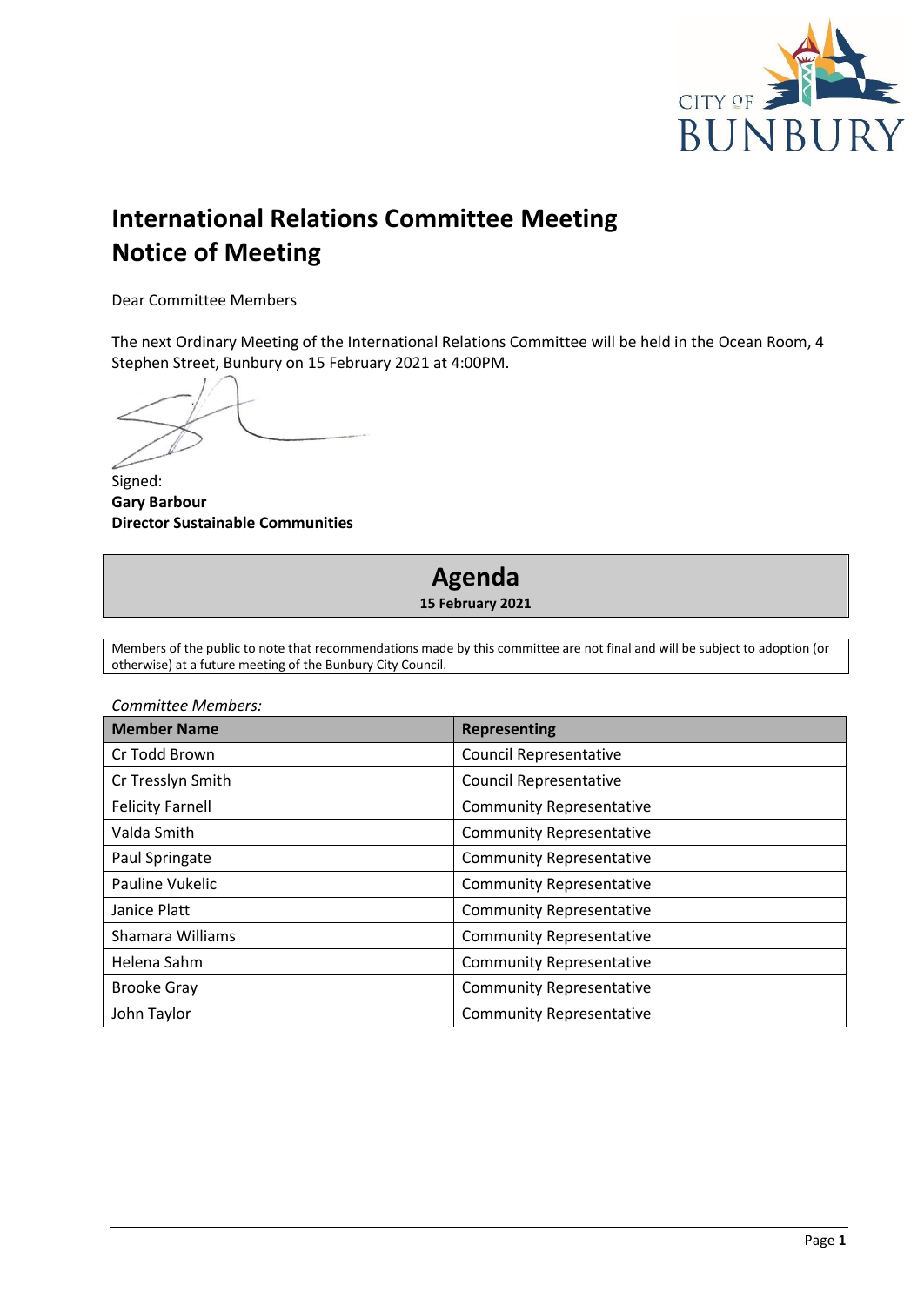*Ex-officio Members (non-voting):*

| <b>Member Name</b> | Representing                                          |
|--------------------|-------------------------------------------------------|
| Mr Mark Exeter     | South West Development Commission Representative      |
| Ms Lyn Farrell     | Edith Cowan University SW Campus Representative       |
| Mr Yan Lyu         | <b>Bunbury-Jiaxing Business Office Representative</b> |

\_\_\_\_\_\_\_\_\_\_\_\_\_\_\_\_\_\_\_\_\_\_\_\_\_\_\_\_\_\_\_\_\_\_\_\_\_\_\_\_\_\_\_\_\_\_\_\_\_\_\_\_\_\_\_\_\_\_\_\_\_\_\_\_\_\_\_\_\_\_\_\_\_\_\_\_\_\_\_\_\_\_\_\_\_\_\_\_\_\_\_\_\_\_\_

*Support Staff:*

| <b>Name</b>              | <b>Title</b>                              |  |
|--------------------------|-------------------------------------------|--|
| Carol McDowall           | Senior International Engagement Officer   |  |
| Gary Barbour             | Director, Sustainable Communities         |  |
| <b>Felicity Anderson</b> | Manager Economic Development and Property |  |
| Kylie Tucker             | International Engagement Officer          |  |

# <span id="page-4-0"></span>**1. Declaration of Opening**

The Presiding Member declared the meeting open at \_\_\_\_\_\_\_\_\_\_\_\_ am.

### <span id="page-4-1"></span>**2. Disclaimer**

Not applicable to this committee.

# <span id="page-4-2"></span>**3. Announcements from the Presiding Member**

#### <span id="page-4-3"></span>**4. Attendances**

<span id="page-4-4"></span>**4.1 Apologies**

#### <span id="page-4-5"></span>**4.2 Approved Leave of Absence**

Nil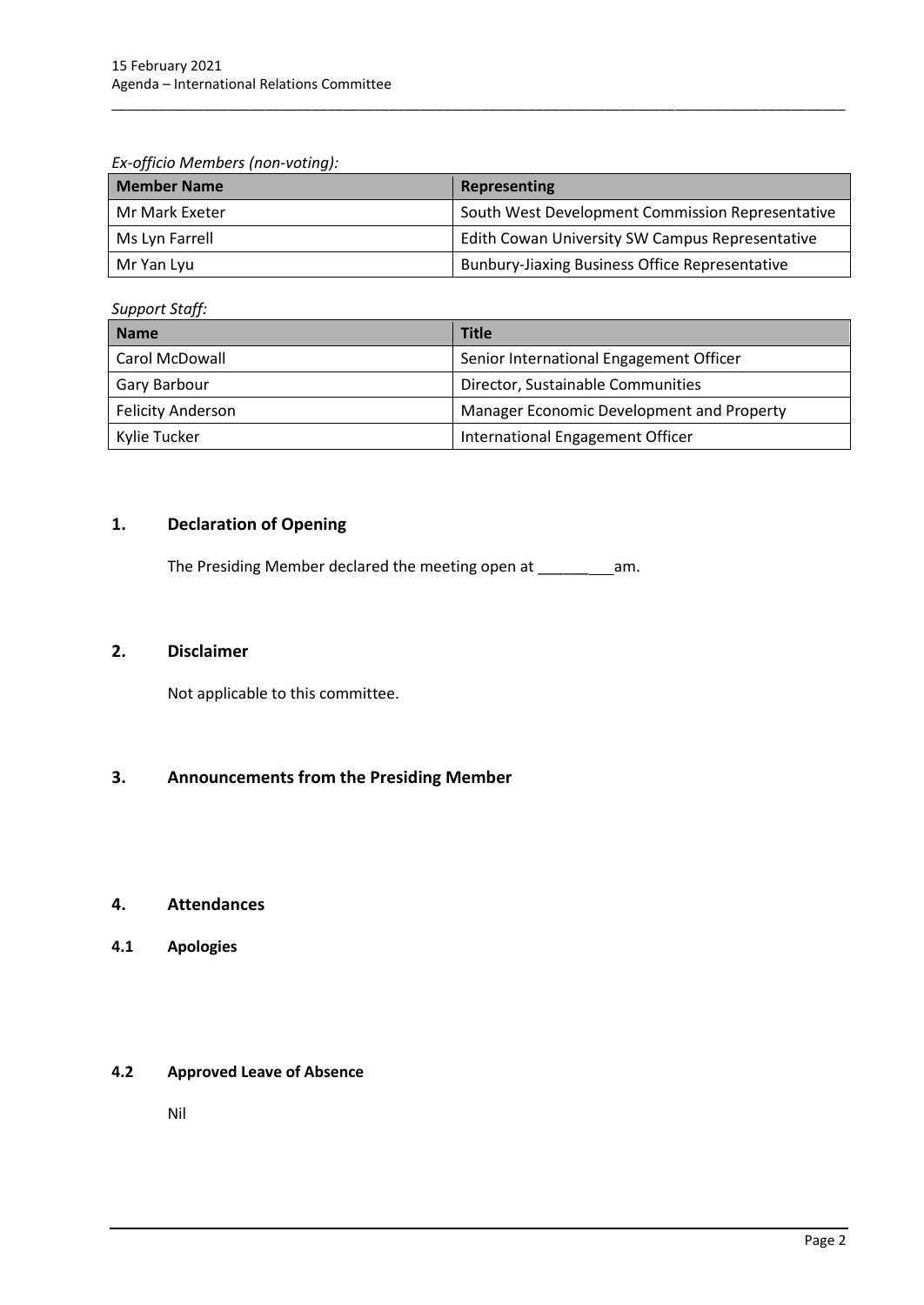## <span id="page-5-0"></span>**5. Declaration of Interest**

IMPORTANT: Committee members to complete a "Disclosure of Interest" form for each item on the agenda in which they wish to disclose a financial/proximity/impartiality interest. They should give the form to the Presiding Member before the meeting commences. After the meeting, the form is to be forwarded to the Administration Services Section for inclusion in the Corporate Financial Disclosures Register.

\_\_\_\_\_\_\_\_\_\_\_\_\_\_\_\_\_\_\_\_\_\_\_\_\_\_\_\_\_\_\_\_\_\_\_\_\_\_\_\_\_\_\_\_\_\_\_\_\_\_\_\_\_\_\_\_\_\_\_\_\_\_\_\_\_\_\_\_\_\_\_\_\_\_\_\_\_\_\_\_\_\_\_\_\_\_\_\_\_\_\_\_\_\_\_

### <span id="page-5-1"></span>**6. Public Question Time**

Not applicable to this committee.

# <span id="page-5-2"></span>**7. Confirmation of Minutes**

The Minutes of the meeting of the International Relations Committee Meeting held 26 October 2020 have been circulated.

#### **Recommendation**

The minutes of the International Relations Committee Meeting held on 26 October 2020, are confirmed as a true and accurate record.

# <span id="page-5-3"></span>**8. Petitions, Presentations and Deputations**

#### <span id="page-5-4"></span>**8.1 Petitions**

Nil

#### <span id="page-5-5"></span>**8.2 Presentations**

Nil

## <span id="page-5-6"></span>**8.3 Deputations**

Nil

# <span id="page-5-7"></span>**9. Method of Dealing with Agenda Business**

Items are dealt with in the order that they appear.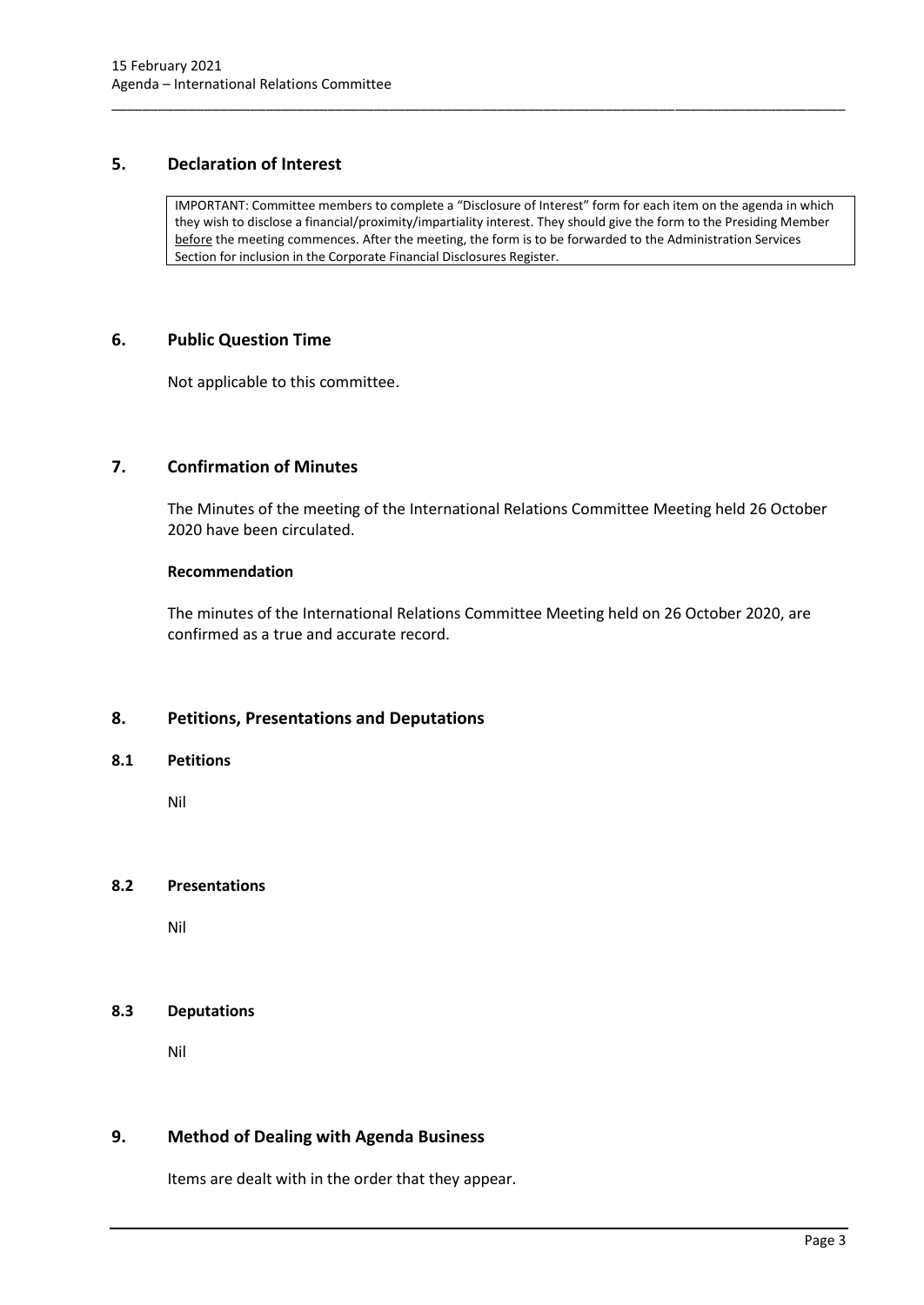## <span id="page-6-0"></span>**10. Reports**

#### <span id="page-6-1"></span>**10.1 Status Update**

| <b>File Ref:</b>            | COB/523                                                      |   |                             |  |
|-----------------------------|--------------------------------------------------------------|---|-----------------------------|--|
| <b>Applicant/Proponent:</b> | <b>Internal Report</b>                                       |   |                             |  |
| <b>Responsible Officer:</b> | Carol McDowall, Senior International Engagement Officer      |   |                             |  |
| <b>Responsible Manager:</b> | Felicity Anderson, Manager Economic Development and Property |   |                             |  |
| <b>Executive:</b>           | Gary Barbour, Director, Sustainable Communities              |   |                             |  |
| <b>Authority/Discretion</b> | Advocacy                                                     | ⋉ | Review                      |  |
|                             | Executive/Strategic                                          |   | Quasi-Judicial              |  |
|                             | Legislative                                                  | M | <b>Information Purposes</b> |  |
| <b>Attachments:</b>         | Attachment A - IRC Update                                    |   |                             |  |

\_\_\_\_\_\_\_\_\_\_\_\_\_\_\_\_\_\_\_\_\_\_\_\_\_\_\_\_\_\_\_\_\_\_\_\_\_\_\_\_\_\_\_\_\_\_\_\_\_\_\_\_\_\_\_\_\_\_\_\_\_\_\_\_\_\_\_\_\_\_\_\_\_\_\_\_\_\_\_\_\_\_\_\_\_\_\_\_\_\_\_\_\_\_\_

#### **Summary**

The purpose of this report is to inform the International Relations Committee on the current status of the International Engagement Office.

#### **Executive Recommendation**

That the International Relations Committee reviews the International Relations Update

*Voting Requirement: Absolute Majority / Simple Majority / Special Majority*

#### **Strategic Relevance**

| Theme 1:<br>Goal | Our Community and Culture<br>A safe, healthy and cohesive community, with a rich cultural life, and<br>supportive social environment                   |  |  |  |
|------------------|--------------------------------------------------------------------------------------------------------------------------------------------------------|--|--|--|
| Objective 1.3    | A welcoming community, where diverse cultures are valued, and<br>residents have a sense of belonging.                                                  |  |  |  |
| Theme 1:         | Our Community and Culture                                                                                                                              |  |  |  |
| Goal             | A safe, healthy and cohesive community, with a rich cultural life, and<br>supportive social environment                                                |  |  |  |
| Objective 1.4    | Arts, culture, heritage and events that enrich our understanding and<br>enjoyment of life, celebrate our identity and bring the community<br>together. |  |  |  |

#### **Regional Impact Statement**

There is no regional impact associated with this report

#### **Background**

There are ongoing programs run by the City of Bunbury through our long term formal sister and friendship city relationships, as well as events and programs guided by the International Relations Department strategic framework. This item is designed to outline their current status and future directions.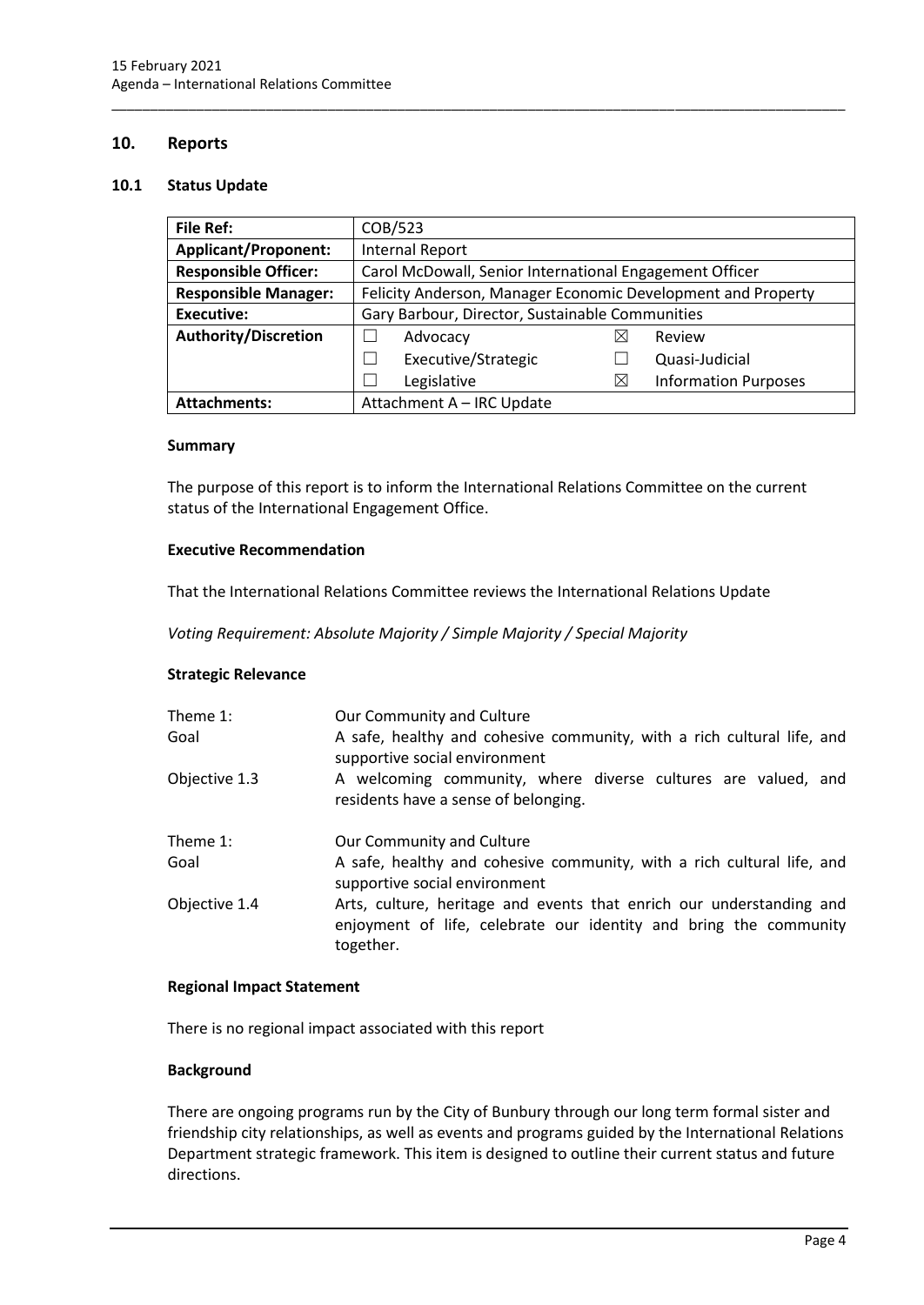## **Council Policy Compliance**

There is no Council Policy applicable to this report.

#### **Legislative Compliance**

Local Government Act 1995

#### **Officer Comments**

Current and future events and activities are outlined in the report.

### **Analysis of Financial and Budget Implications**

There are no financial or budgetary implications arising from the recommendations of this report.

\_\_\_\_\_\_\_\_\_\_\_\_\_\_\_\_\_\_\_\_\_\_\_\_\_\_\_\_\_\_\_\_\_\_\_\_\_\_\_\_\_\_\_\_\_\_\_\_\_\_\_\_\_\_\_\_\_\_\_\_\_\_\_\_\_\_\_\_\_\_\_\_\_\_\_\_\_\_\_\_\_\_\_\_\_\_\_\_\_\_\_\_\_\_\_

#### **Community Consultation**

Nil

### **Councillor/Officer Consultation**

Not applicable

#### **Applicant Consultation**

Not applicable

**Timeline: Council Decision Implementation** Not applicable